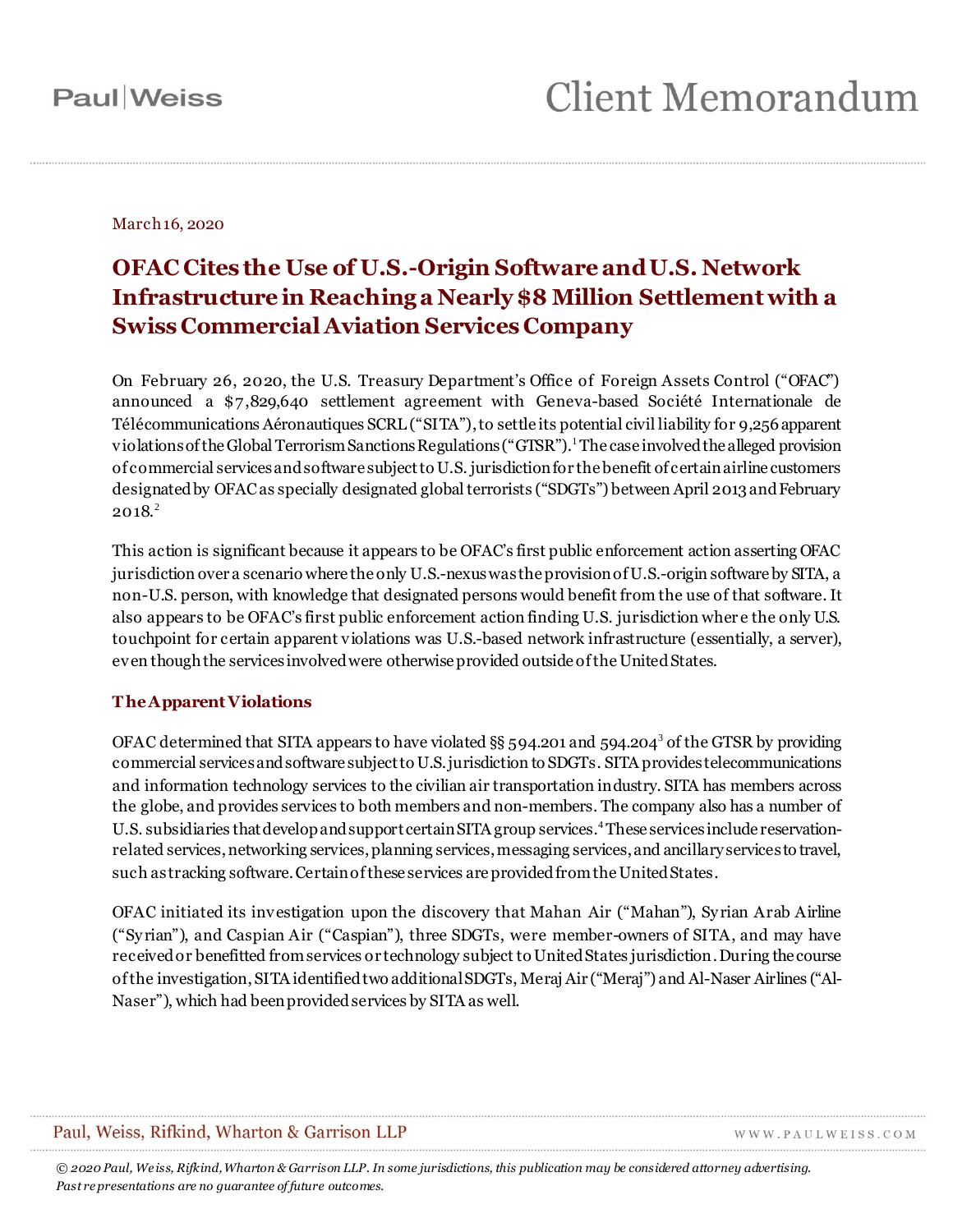The OFAC settlement describes the apparent violations as resulting from three services provided by SITA for the benefit of the SDGT airlines:

- Ty pe B messaging (TBM) a messaging service enabling communication with other parties in the aviation industry. All messages at issue in the settlement were routed through a "mega-switch" in Atlanta, Georgia and were originated from or destined for an SDGT airline, or other parties that were themselves providing services to those airlines. The "mega-switch" is a network switch that essentially functions as a server that receives, processes, and forwards messages to and from SITA members.
- Maestro DCS Local –U.S.-origin process management software thatallows users to manage processes such as check-in and baggage management.
- WorldTracer a baggage tracking system hosted on U.S. servers and maintained by SITA's U.S. subsidiaries.

OFAC found that "[t]hese services and software were subject to U.S. jurisdiction because they were provided from, or transited through, the United States or involved the provision of U.S.-origin software with knowledge that customers designated as SDGTs would benefit from the use of that software." In the case of TBM and WorldTracer, these apparent violations can be characterized as SITA initiating or causing the prohibited exportation of services from the United States. However, with respect to Maestro DCS Local, the only U.S. nexus appears to be the U.S.-origin of the software, which was determined by OFAC to be provided by SITA with knowledge that SDGTs would benefit from the use of such software.

According to OFAC, SITA had previously taken measures to comply with U.S. economic sanctions laws and regulations and had terminated certain services provided to airlines designated as SDGTs. It had also taken steps to mitigate sanctions compliance risks following a global risk assessment undertaken by management in 2016.<sup>5</sup> OFAC reported that the company acknowledged that, prior to this assessment, its compliance program was not "comprehensive" or "detailed" and was "primarily reactive." As a result, when airlines were designated as SDGTs, SITA allegedly reviewed its agreements with those airlines and terminated the provision of certain services. However, due to deficiencies in its compliance program, SITA nonetheless continued to provide the above-mentioned services to the SDGTs, as it apparently did not perceive those services to be subject to U.S. jurisdiction.

#### **Factors Affecting OFAC's Penalty Determination**

OFAC determined that SITA did not voluntarily self-disclose the apparent violations and that the apparent violations constitute a non-egregious case. The statutory maximum civil monetary penalty amount for the apparent violations was  $$2,453,077,327,^6$  and the base penalty amount was  $$13,384,000$ .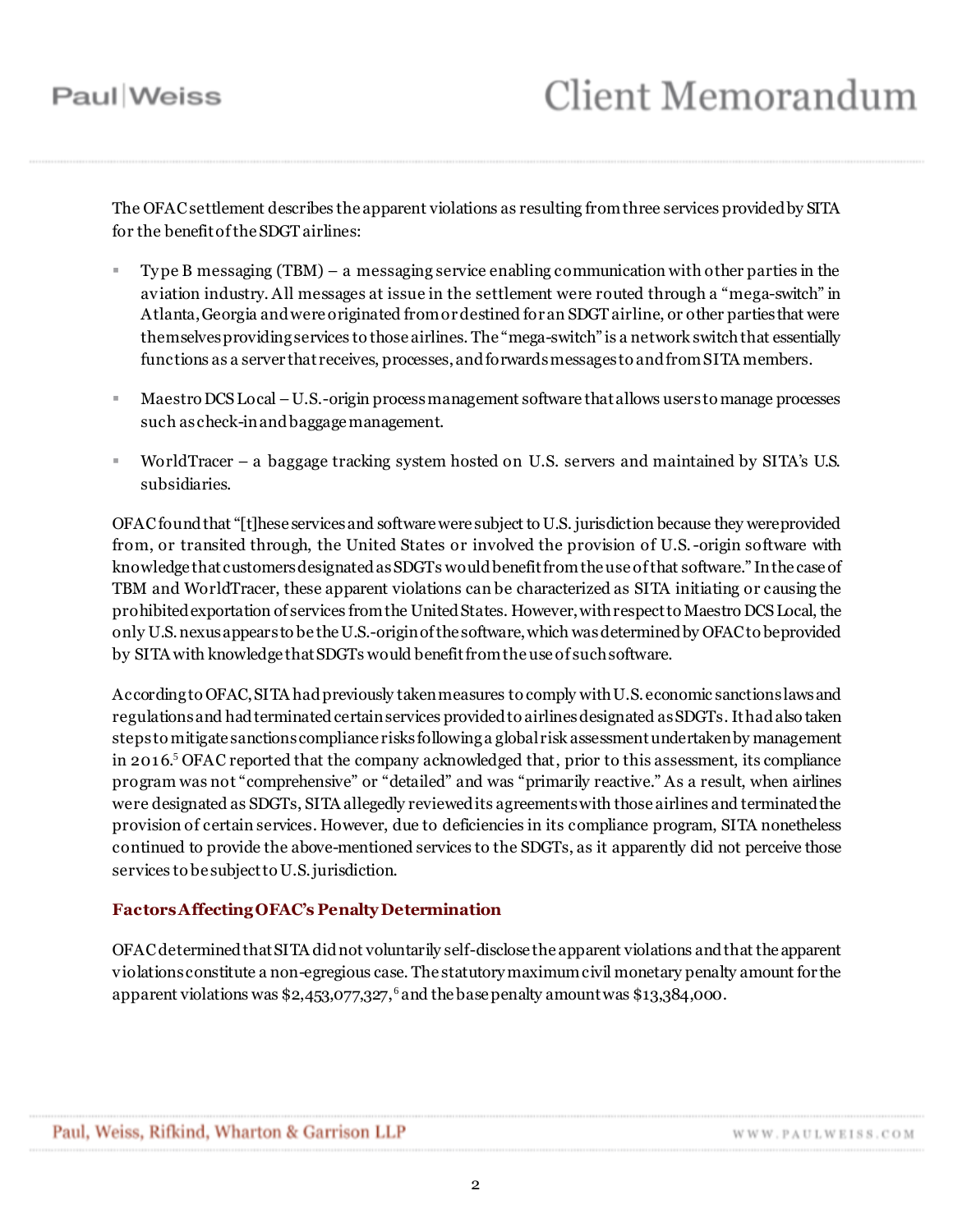# **Client Memorandum**

In reaching the settlement amount, OFAC considered a number of aggravating factors, including that "SITA had actual knowledge that it was providing services and software directly or indirectly to SDGTs" and that the company is a "commercially sophisticated entity that operates in virtually every country in the world."

OFAC also noted various mitigating factors, including that the transactions at issue "represented a small percentage of SITA's overall business" and that the company implemented extensive remedial efforts and enhancements to its compliance program, customer and supplier screening, and its expulsion of Mahan, Sy rian, and Caspian from the organization."OFAC enumerated the following remedial actions undertaken by SITA:

- "Established a global trade board to expressly monitor and vet compliance risk involving customers, suppliers, and other parties";
- "Established a trade compliance committee to act as an information sharing and advisory body in relation to trade and sanctions law matters that affect SITA or its members";
- "Appointed a dedicated global head of ethics and compliance that has focused its e fforts on developing and improving the compliance function as a whole";
- "Implemented new sanctions legal compliance reviews when onboarding new customers and suppliers, and when extending or adding new products or services to existing customers in sanctioned countries";
- "Updated and created new compliance policies and guidelines to bring awareness of sanctions compliance issues to the business";
- "Committed to monitoring and auditing its messaging, Maestro, and WorldTracer systems periodically to verify that they are not being used to support SDGT airlines"; and
- "Required all new SITA employees to attend sanctions compliance training; and required sanctions compliance training for all SITA employees every year, and on an annual basis."

#### **Implications**

The SITA case heralds OFAC's apparent novel position that non-U.S. companies risk violating U.S. sanctions by using U.S.-origin software for the benefit of persons targeted by U.S. sanctions, even absent any other U.S. nexus. OFAC did not elaborate on the basis for this position beyond stating that the software was subject to U.S. jurisdiction because it "involved the provision of U.S.-origin software with knowledge [by SITA] that customers designated as SDGTs would benefit from the use of that software." While many of OFAC's jurisdiction-based sanctions programs contain a prohibition on re-exports of U.S. origin goods, the GTSR contains no such explicit prohibition. The GTSR prohibit "U.S. persons" from the "making of any

WWW.PAULWEISS.COM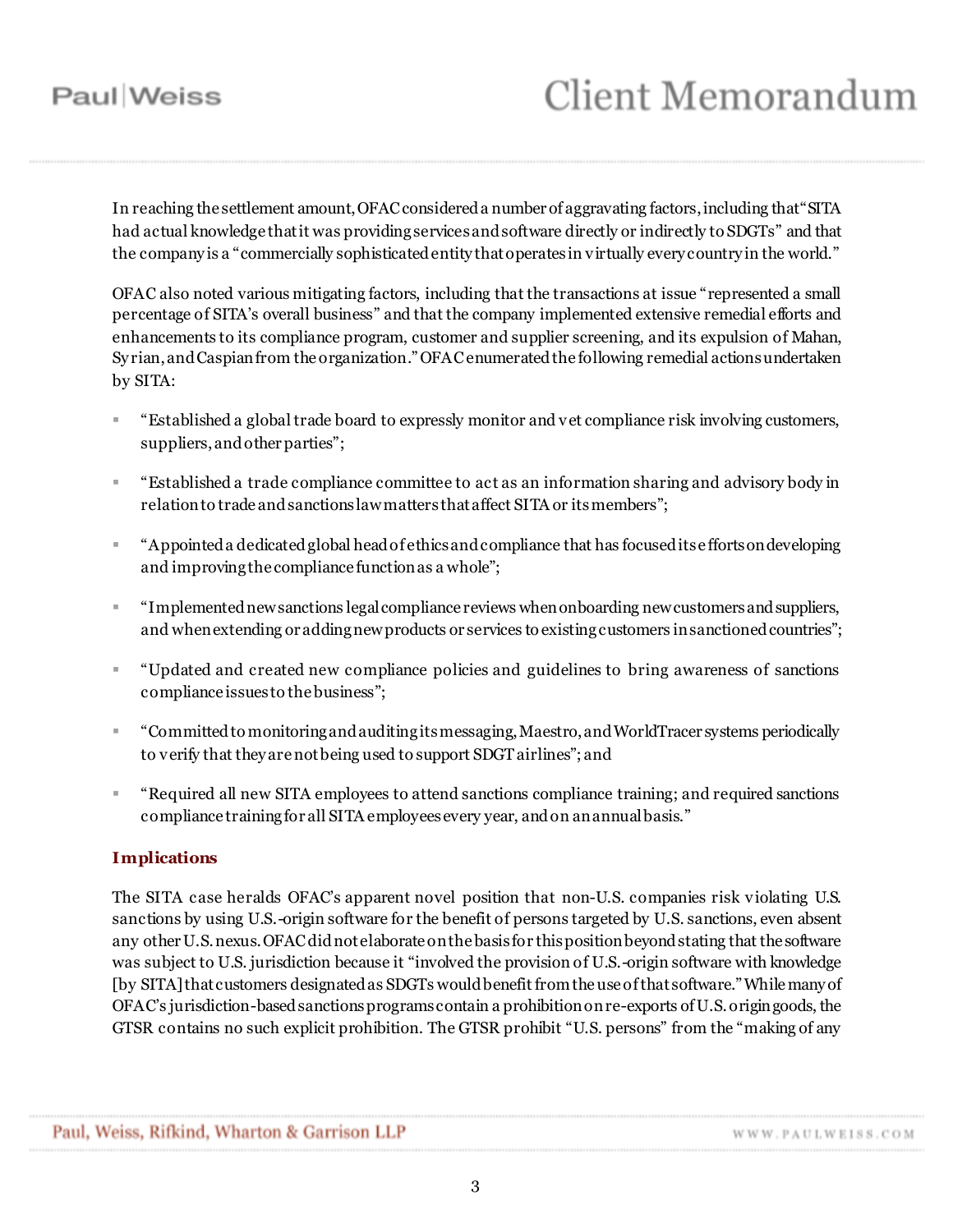## **Client Memorandum**

contribution or provision of funds, goods, or services by, to, or for the benefit of any [SDGT]." <sup>7</sup> OFAC appears to view SITA's dealings in U.S.-origin software, outside of the United States, as involving U.S. persons for the purposes of the GTSR. It is possible that OFAC took the view thatSITA's use of U.S.-origin software for the benefit of SDGTs *caused* an unnamed U.S. software exporter to violate the GTSR, particularly if SITA knew when it obtained the software that it would be used to benefit SDGTs or if there were ongoing updates or patches downloaded from the United States to support the software.

The SITA settlement also appears to represent OFAC's first public enforcement action where a portion of the apparent violations were based solely on the fact that network infrastructure supporting the activities of a non-U.S. person in its dealing with sanctioned parties was physically located in the United States. Although OFAC haspreviously taken the position that such U.S.-based "back office" support could trigger a violation of its sanctions programs (*see*, *e.g.*, its authorization of the provision of certain automated back office services in support of transactions with Iran in the context of the Iran nuclear deal), the SITA settlement may signal a more aggressive enforcement stance against non-U.S. persons availing themselves of U.S.-based resources in connection with their dealings with sanctioned persons or jurisdictions. Prior public OFAC enforcement actions focused on U.S.-located involvement in a non-U.S. company's activities have generally involved situations where U.S.-based personnel were performing an active support function—such as providing technical support—in connection with sanctioned transactions. For example, in the *Schlumberger* case, OFAC pursued an enforcement action related to a U.S. subsidiary's support of its non-U.S. affiliates' business with sanctioned countries, including the provision of technical expertise to repair equipment located in sanctioned countries. <sup>8</sup> As cautioned by OFAC in its 2019 guidance regarding compliance, non-U.S. companies with integrated global operations that include the United States should take steps to ensure any activities they engage in are compliant with OFAC's sanctions programs.<sup>9</sup>

While non-U.S. companies are generally not prohibited by U.S. sanctions from engaging in transactions with sanctioned persons or jurisdictions, the SITA case is an important reminder that virtually any U.S. nexus to such transactions can trigger a sanctions enforcement action. Companies should consider the following lessons from the SITA action:

- 1. Non-U.S. companies that provide U.S.-origin software or provide services that are routed through the United States, including through U.S.-based servers or other network infrastructure, should strongly consider having in place policies, procedures, and systems to preventthe provision of this software or services to sanctioned jurisdictions or parties. This is consistent with SITA's postsettlement commitment to "monitor[] and audit[] its messaging, Maestro, and WorldTracer sy stems periodically to verify that they are not being used to support SDGT airlines."Such measures would generally involve sanctioned party screening, as well as measures to prevent business with sanctioned jurisdictions.
- 2. Non-U.S. companies that knowingly conduct business with sanctioned jurisdictions or parties which was the case in SITA's situation—should carefully assess this business for any U.S. nexus,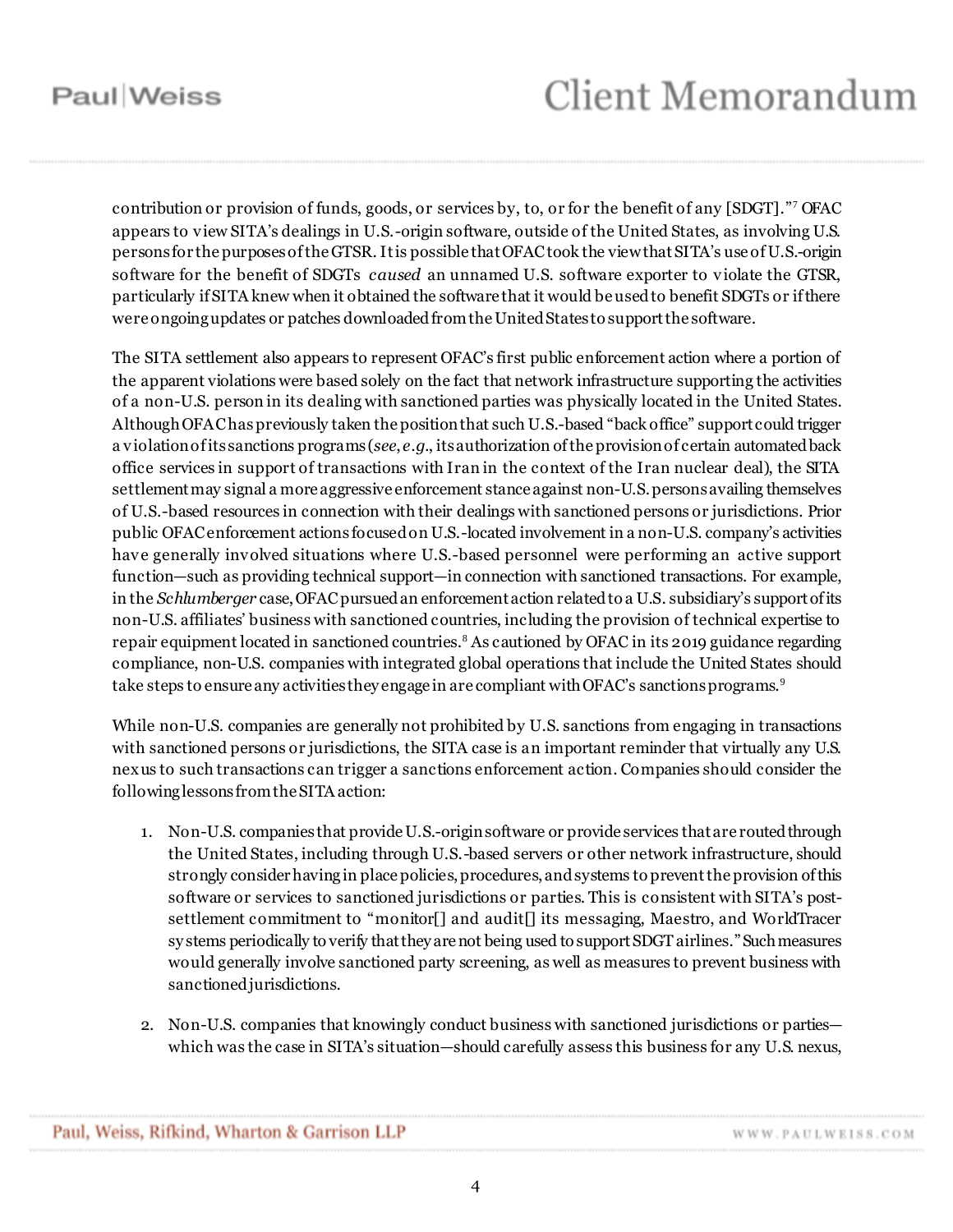including any reliance on U.S.-origin goods or software, U.S.-based back office services, or U.S. subsidiaries or personnel. Where a non-U.S. person knowingly does business with sanctioned jurisdictions or parties, OFAC would likely have heightened expectations that the company would be diligent in its risk analysis and procedures to avoid any prohibited touchpoints with the United States.

- 3. Similarly, in considering the policies, procedures, and systems discussed above, U.S. and non-U.S. companies alike should consider taking affirmative steps to prevent the diversion by their customers of U.S.-origin goods or services to sanctioned jurisdictions or parties, or other ways in which they may be dealing indirectly with sanctioned jurisdictions or parties. As demonstrated by OFAC in the recent *Apollo Aviation* settlement, sanctions contractual provisions will not, by themselves, shield a company from liability, and companies should consider implementing compliance procedures and monitoring that extend beyond point-of-sale and continue throughout the entire contractual relationship.<sup>10</sup>
- 4. Finally, OFAC noted in its web notice that the aviation industry is high-risk from a sanctions compliance perspective and that OFAC had previously issued an advisory warning of deceptive practices in the aviation industry. Although the referenced advisory was issued in the context of OFAC's Iran and Sy ria sanctions programs, OFAC noted that "participants in the civilian aviation industry should be aware that other jurisdictions and persons subject to OFAC sanctions may engage in similar deceptive practices."<sup>11</sup> Companies would be well-served to assess OFAC advisories and other guidance for potential lessons learned and application to their operations, even where such guidance is ostensibly focused on a specific industry or sanctions program.

We will continue to monitor sanctions developments and look forward to providing you with further updates.

\* \* \*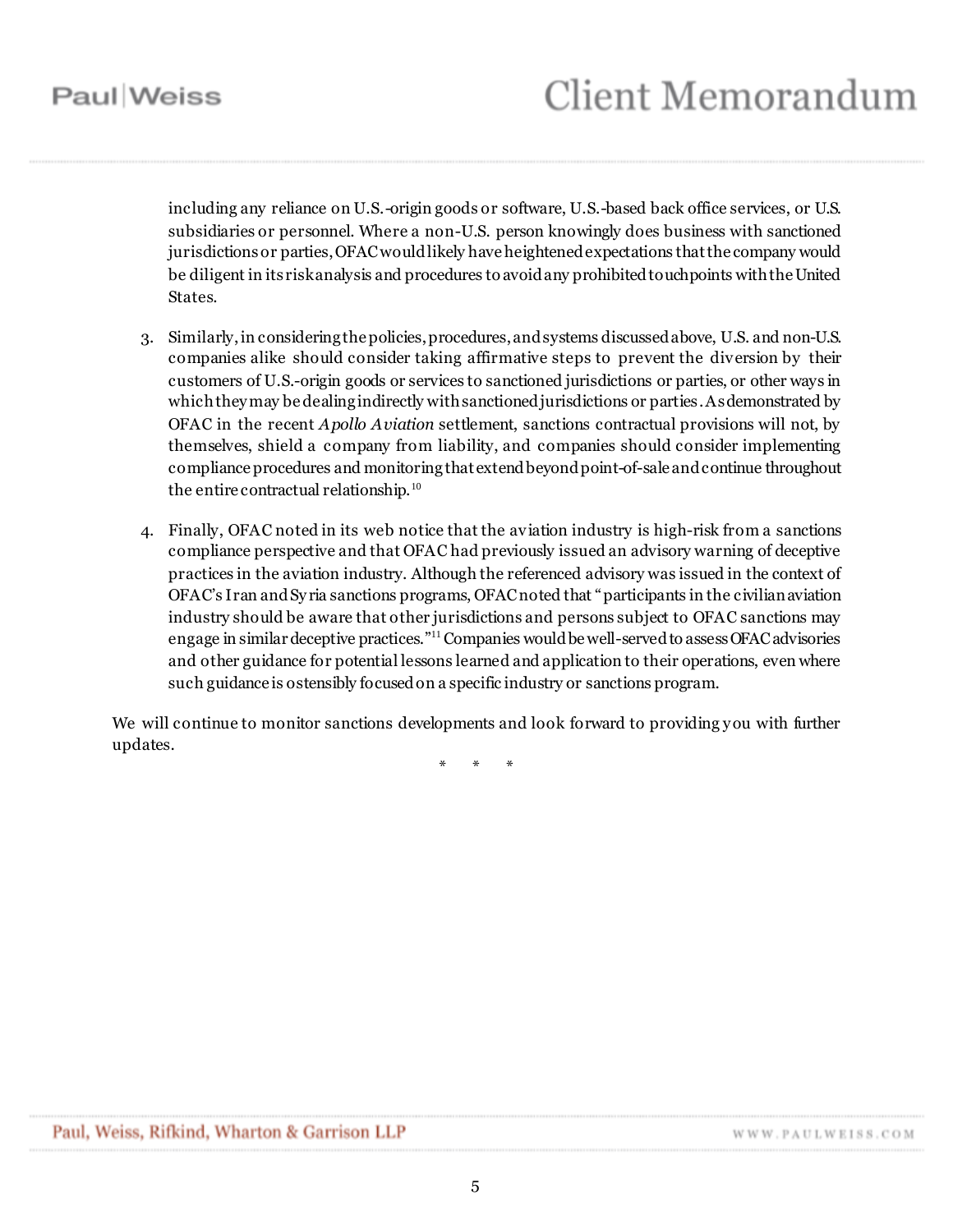## **Client Memorandum**

This memorandum is not intended to provide legal advice, and no legal or business decision should be based on its content. Questions concerning issues addressed in this memorandum should be directed to:

H. Christopher Boehning +1 -212-373-3061 [cboehning@paulweiss.com](mailto:cboehning@paulweiss.com)

Michael E. Gertzman +1 -212-373-3281 [mgertzman@paulweiss.com](mailto:mgertzman@paulweiss.com)

Richard S. Elliott +1 -202-223-7324 [relliott@paulweiss.com](mailto:relliott@paulweiss.com) Jessica S. Carey +1 -212-373-3566 [jcarey@paulweiss.com](mailto:jcarey@paulweiss.com)

Roberto J. Gonzalez +1 -202-223-7316 [rgonzalez@paulweiss.com](mailto:rgonzalez@paulweiss.com)

Rachel M. Fiorill +1 -202-223-7346 [rfiorill@paulweiss.com](mailto:rfiorill@paulweiss.com) Christopher D. Frey +81 -3-3597-6309 [cfrey@paulweiss.com](mailto:cfrey@paulweiss.com)

Brad S. Karp +1 -212-373-3316 [bkarp@paulweiss.com](mailto:bkarp@paulweiss.com)

Karen R. King +1 -212-373-3784 [kking@paulweiss.com](mailto:kking@paulweiss.com)

*Law Clerk Jacob A. Braly contributed to this client alert.*

3 *S e e* 31 C.F.R. part 594. Section 201 prohibits transactions involving blocked property in which a SDGT has an interest; section 204 prohibits the making of any contribution or provision of funds, goods, or services by, to, or for the benefit of any SDGT. OFA C interprets this prohibition to apply to services performed in the United States or by U.S. persons. 31 C.F.R. §594.406.

<sup>4</sup> OFAC Web Notice at 1.

5 *Id.*

 $\overline{a}$ 

- 6 The statutory maximum penalty is calculated by multiplying the number of apparent violations by the per transaction statutory maximum penalty (currently \$302,504 *per* transaction u nder the International Emergency Economic Powers Act). The statutory maximum penalty is equ ivalent to the base penalty in egregious matters with no voluntary self-disclosure. In these matters, high-volume industries (e.g., internet services, internet commerce, logistics, and financial services) can easily face su bstantial base penalty amounts driven, in large part, by the number of transactions involved.
- 7 31 C.F.R. §594.204.

<sup>1</sup> *S e e* U.S. Dep't of Treasury, OFAC, "Enforcement Information for February 26, 2020," available [here](https://www.treasury.gov/resource-center/sanctions/CivPen/Documents/20200226_sita.pdf) ("OFAC Web Notice").

<sup>&</sup>lt;sup>2</sup> Unlike most other OFAC sanctions programs, the GTSR do not exempt from its prohibitions transactions ordinarily incident to travel pursuant to the Berman Amendment to the International Emergency Economic Powers A ct. The Berman Amendment likely accounts for the fact that OFAC did not pursue as violations SITA's dealings with Iran Air, which is designated solely u nder the Iran Transactions Sanctions Regulations (the "ITSR"). It also may explain why OFA C did not pursue reexport violations in connection with SITA's apparent reexport of software and services to sanctioned countries under the relevant cou ntry sanctions programs (*e.g.*, the ITSR with respect to Mahan Airlines, which is based in Iran).